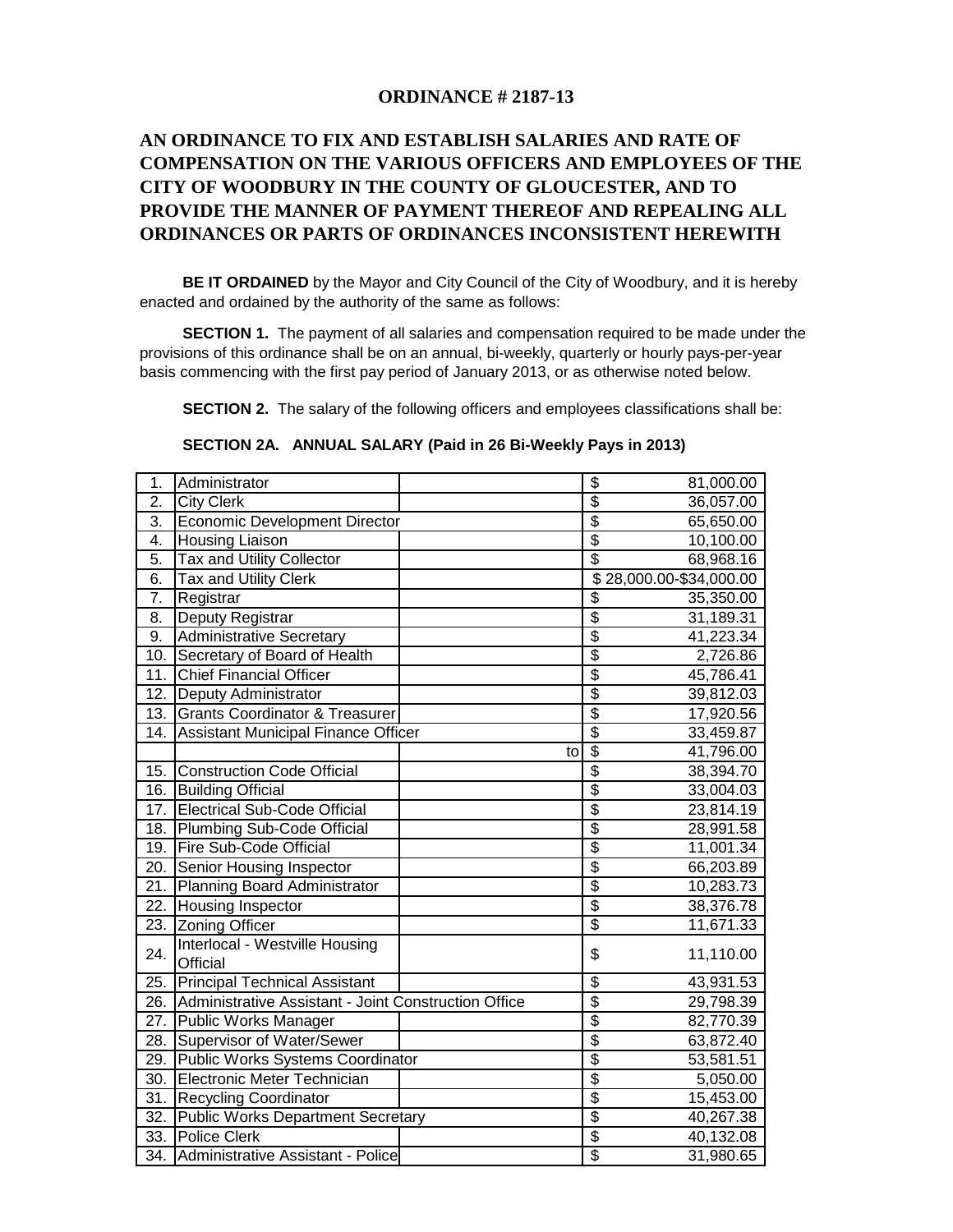| 35. | Municipal Court Judge                              | \$<br>34,524.30               |  |  |
|-----|----------------------------------------------------|-------------------------------|--|--|
| 36. | Municipal Court Administrator/Violations Clerk     | \$<br>52,540.20               |  |  |
| 37. | Deputy Municipal Court Violations Clerk            | $\overline{\$}$<br>35,632.15  |  |  |
|     | to                                                 | $\overline{\$}$<br>37,914.92  |  |  |
| 38. | Librarian                                          | $\overline{\$}$<br>61,185.49  |  |  |
|     | 39. Library Computer/Operating Systems Coordinator | $\overline{\$}$<br>36,489.59  |  |  |
| 40. | JIF Safety Coordinator                             | $\overline{$1$}$ - \$7,023.15 |  |  |
| 41. | Deputy Emergency Management Coordinator            | \$<br>5,437.64                |  |  |
| 42. | Fire Administrator                                 | \$<br>17,912.57               |  |  |
| 43. | <b>Fire Official</b>                               | specified in contract         |  |  |
| 44. | <b>Firefighter First Class</b>                     | specified in contract         |  |  |
| 45. | <b>Firefighter Second Class</b>                    | specified in contract         |  |  |
| 46. | <b>Firefighter Third Class</b>                     | specified in contract         |  |  |
| 47. | <b>Firefighter Fourth Class</b>                    | specified in contract         |  |  |
| 48. | <b>Firefighter Fifth Class</b>                     | specified in contract         |  |  |
| 49. | <b>Firefighter Sixth Class</b>                     | specified in contract         |  |  |
| 50. | Police Chief                                       | specified in agreement        |  |  |
| 51. | Police Captain                                     | specified in agreement        |  |  |
| 52. | Police Lieutenant                                  | specified in agreement        |  |  |
| 53. | <b>Police Sergeant</b>                             | specified in contract         |  |  |
| 54. | Detective - First Class                            | specified in contract         |  |  |
| 55. | Detective - Second Class                           | specified in contract         |  |  |
| 56. | Patrolperson - First Class                         | specified in contract         |  |  |
| 57. | Patrolperson - Second Class                        | specified in contract         |  |  |
| 58. | Patrolperson - Third Class                         | specified in contract         |  |  |
| 59. | Patrolperson - Fourth Class                        | specified in contract         |  |  |
| 60. | Patrolperson - Probationary                        | specified in contract         |  |  |

# **SECTION 2B. ANNUAL SALARY (Paid Quarterly)**

|        | .<br>---------------             |  |    |          |  |
|--------|----------------------------------|--|----|----------|--|
|        | ∎Mavor                           |  | ъD | 166.99   |  |
| $\sim$ | <b>President of City Council</b> |  | ъD | 2.689.54 |  |
| J.     | Councilpersons                   |  | ъD | 2.369.82 |  |

## **SECTION 2C. HOURLY**

| 1.  | <b>Streets and Utilities Personnel</b>      |                 | specified in contract |  |
|-----|---------------------------------------------|-----------------|-----------------------|--|
| 2.  | <b>Annual Dog Clinic Workers</b>            | for day 1/12/13 | 80.00<br>\$           |  |
| 3.  | <b>Children's Services Coordinator</b>      |                 | \$<br>15.00           |  |
|     |                                             | tol             | \$<br>20.20           |  |
| 4.  | <b>Library Staff</b>                        |                 | \$<br>8.00            |  |
|     |                                             | tol             | \$<br>15.15           |  |
| 5.  | Administrative Assistant (Part-time hourly) |                 | 10.00<br>\$           |  |
|     |                                             | tol             | \$<br>15.11           |  |
| 6.  | <b>Public Works Foreman</b>                 |                 | \$<br>29.43           |  |
| 7.  | <b>Community Service Director</b>           |                 | \$<br>15.15           |  |
| 8.  | <b>Police Special Officers</b>              |                 | 13.82<br>\$           |  |
| 9.  | Police Cadet                                |                 | \$<br>10.13           |  |
| 10. | <b>Crossing Guards</b>                      |                 | \$<br>12.15           |  |
| 11. | Part-Time Deputy Violations Clerk           |                 | \$<br>11.55           |  |
| 12. | Part-Time Municipal Court Personnel         |                 | \$<br>10.85           |  |
|     |                                             | to              | \$<br>20.00           |  |
| 13. | <b>Court Recorder</b>                       |                 | \$<br>12.98           |  |
| 14. | On Call Municipal Court Personnel           |                 | \$<br>100.00          |  |
| 15. | Part-Time Clerical                          |                 | \$<br>8.00            |  |
|     |                                             | tol             | \$<br>15.00           |  |
|     | 16. Plumbing Sub-Code Official              | Part-time       | \$<br>29.34           |  |